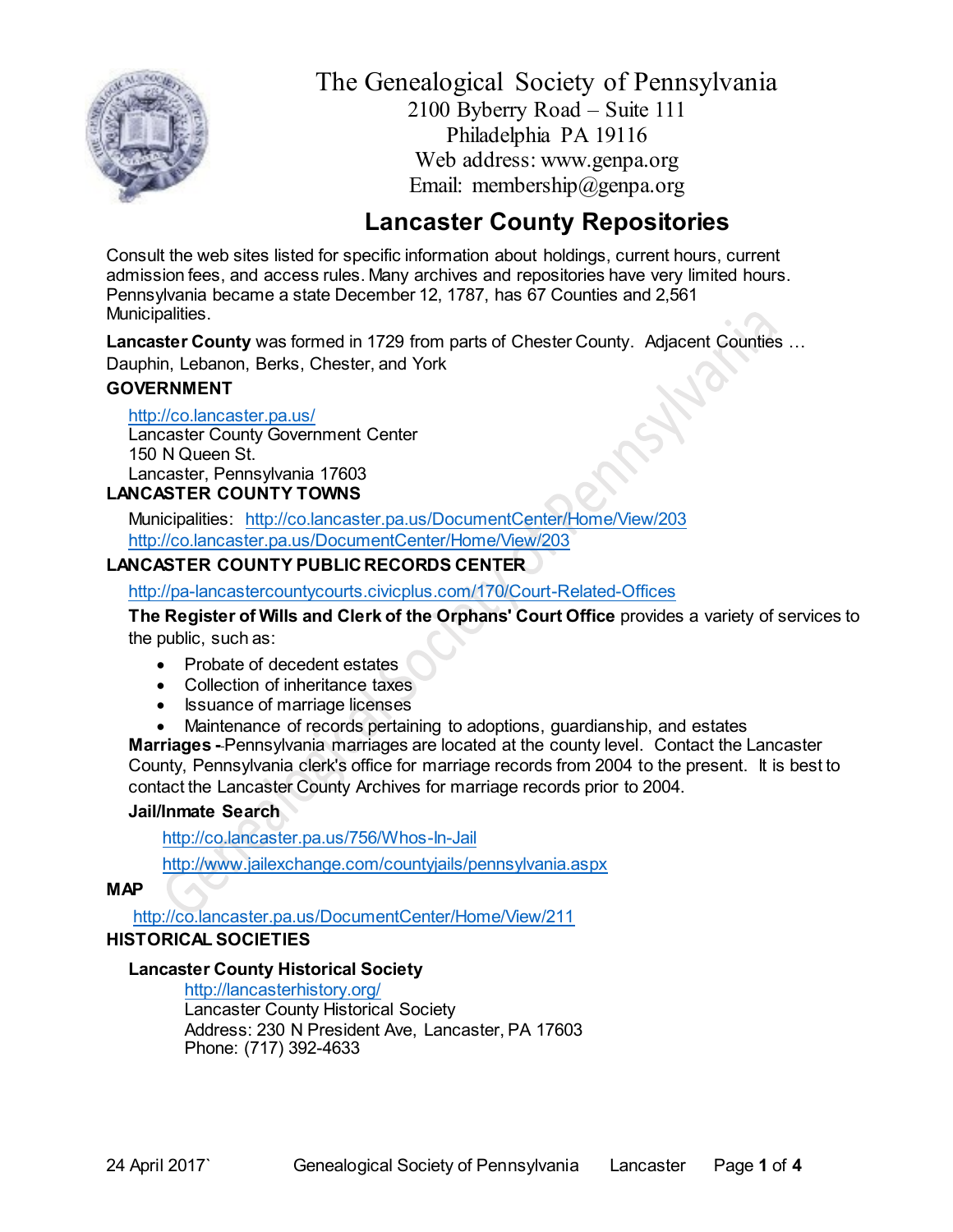# **Lancaster Mennonite Historical Society**

#### <http://www.lmhs.org/>

Holdings: genealogies and local histories. Biographical Works, Directories, Gazetteers, etc.

# **Evangelical & Reformed Historical Society**

<http://erhs.info/>Founded in 1863 as the Historical Society of the German Reformed Church, the Evangelical and Reformed Historical Society was formed in 1934 when the Reformed Church in the United States merged with the Evangelical Synod of North America.

# **Tri-County Heritage Society**

<http://www.tricountyheritage.org/>The Tri-County Heritage Society's mission is to collect, preserve and disseminate the history that relates to the people, properties and events of Berks, Chester and Lancaster Counties

# **LANCASTER COUNTY LIBRARIES**

<https://lancasterlibraries.org/find-a-library/> <http://www.lancaster.lib.pa.us/research/genealogy/>

• Adamstown Area Library  $\sim$  Columbia Public Library  $\sim$  Eastern Lancaster County Library  $\sim$ Elizabethtown Public Library ~ Ephrata Public Library ~ Lancaster Public Library ~ Lancaster Public Library East – Leola Branch ~ Lancaster Public Library West – Mountville Branch  $\sim$  Lititz Public Library  $\sim$  Manheim Community Library  $\sim$  Manheim Township Public Library ~ Milanof-Schock Library ~ Moores Memorial Library ~ Pequea Valley Public Library  $\sim$  Quarryville Public Library  $\sim$  Salisbury Township Branch Library  $\sim$  Shuts Environmental Library  $\sim$  Strasburg-Heisler Library  $\sim$ 

# **RESOURCES**

- **Genealogical Society of Pennsylvania GSP** [http://GenPA.org](http://genpa.org/) **GSP Research** <https://genpa.org/research/>
- PAGenWeb Lancaster County <http://www.rootsweb.ancestry.com/~palanca2/>
- **Obituaries** [http://pennsylvaniaobits.tributes.com/browse\\_obituaries?city=Lancaster&state=PA](http://pennsylvaniaobits.tributes.com/browse_obituaries?city=Lancaster&state=PA) LDS <http://ldsgenealogy.com/PA> <http://ldsgenealogy.com/PA/Lancaster-County-Newspapers-and-Obituaries.htm> [http://www.newspaperobituaries.net/pennsylvania/lancaster\\_county\\_obituaries.htm](http://www.newspaperobituaries.net/pennsylvania/lancaster_county_obituaries.htm)
- **County Newspapers** 
	- o <http://lancasteronline.com/news/> -
	- o Pennsylvania Newspapers<http://www.usnpl.com/panews.php>
- **Lancaster County History** on line <http://lancasteronline.com/lancasterhistory/>
- **Random Acts of Kindness** <https://www.raogk.org/>
- **Family Search LDS:** <https://familysearch.org/>Free site but does require a login Collection List <https://familysearch.org/search/collection/list> [https://familysearch.org/wiki/en/Lancaster\\_County,\\_Pennsylvania\\_Genealogy](https://familysearch.org/wiki/en/???_County,_Pennsylvania_Genealogy)
- **Collections at the Historical Society of Pennsylvania HSP -** <http://hsp.org/collections>
	- HSP is membership based and there is a fee 1300 Locust Street, Philadelphia, PA 19107 215-732-6200 ext. 235 or [membership@hsp.org](mailto:membership@hsp.org)
- **RG-47. RECORDS OF THE COUNTY GOVERNMENTS**
	- Guide to African American Resources at the Pennsylvania State Archives <http://www.phmc.state.pa.us/bah/aaGuide/AA-RG-47.html>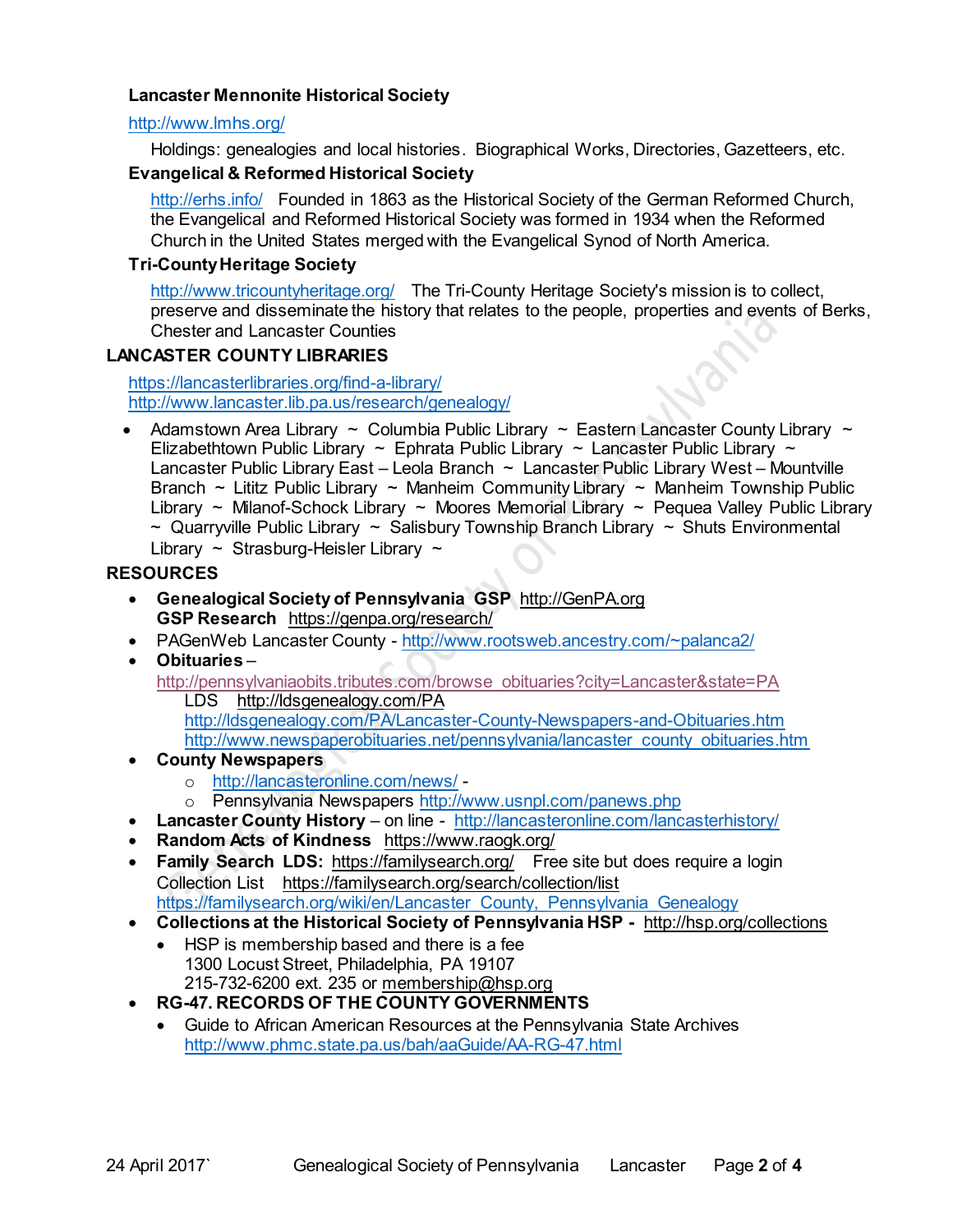**National Archives of Philadelphia** (**NARA**) [http://www.nara.gov/research\\_rooms/mid\\_atlantic/](http://www.nara.gov/research_rooms/mid_atlantic/) **Records Request Process**

> National Archives 14700 Townsend Road Philadelphia, Pennsylvania 19154-1096 Telephone: (215) 305-2044 Fax: (215) 305-2038 E-mail: [philadelphia.archives@nara.gov](mailto:philadelphia.archives@nara.gov)

# **Naturalizations: NARA**

Pennsylvania: Philadelphia, 1790-1991; Pittsburgh, 1820-1979; Erie, 1940-1972; Scranton, 1901-1990; Wilkes-Barre, 1943-1972; Williamsport, 1909-1913; and Harrisburg, 1911-1917

#### **MILITARY**

The National Archives at Philadelphia (**NARA**), through its partners Ancestry.com and Fold3.com, provides access to records relating to the military service of individuals from the American Revolution through World War II. Please note that Official Military Personnel Files from World War I to the present are held by the National Archives at St. Louis. <https://www.archives.gov/st-louis>

World War I and World War II, Fourth Enumeration Draft Cards can also be accessed through our partner sites. In addition, Records of the Selective Service System, 1940-1969, for individuals from Delaware, Maryland, Pennsylvania, Virginia, and West Virginia are available from the National Archives at St. Louis. Copies of World War I draft cards can be requested from the National Archives at Atlanta [Atlanta.archives@nara.gov](mailto:Atlanta.archives@nara.gov).

For information on obtaining World War II era and later draft cards, please see http://www.archives.gov/st-louis/archival-programs/other-records/selective-service.html

<https://www.archives.gov/philadelphia/public/family-history.html#military>

#### **Pennsylvania Military Records Research Guide**

<https://www.raogk.org/pennsylvania-genealogy/pa-military-records/>

#### **PROBATE – WILLS ADMINISTRATIONS**

Probate records may include Person's exact death date, Names of the family members, Family relationships, Names of spouses of children, Residences, Adoption or guardianship of minor children or dependents, Worth of the property and land holdings, Evidence of occupation, religion, or military service

**Family Search:**Pennsylvania Probate Records, 1683-1994 <https://familysearch.org/>

This collection includes probate records created in Pennsylvania counties. The records include wills, estate records, and indexes.

#### **STATE OF PENNSYLVANIA VITAL RECORDS**

The **Pennsylvania State Archives** collects, preserves and makes available for study the permanently-valuable public records of the Commonwealth, with particular attention given to the records of state government.

**Mailing** address: 350 North Street Harrisburg, PA 17120 Email: Email PA State Archives Phone: (717) 783-3281 **Birth Certificates**, 1906-1910

**GPS** address: 801 North 3rd Street Harrisburg, PA 17102 Coordinates: 40.266080, -76.886053

The Division of Vital Records (DVR) maintains birth records that occurred in Pennsylvania from 1906 to the present.

For information on public records (births occurring from 1906 to 1910), click on Pennsylvania State Archives <http://www.phmc.pa.gov/archives/Pages/default.aspx>or our Genealogy page. <http://www.health.pa.gov/MyRecords/Certificates/Genealogy/Pages/14125.aspx#.WNvLKfkrJHY>